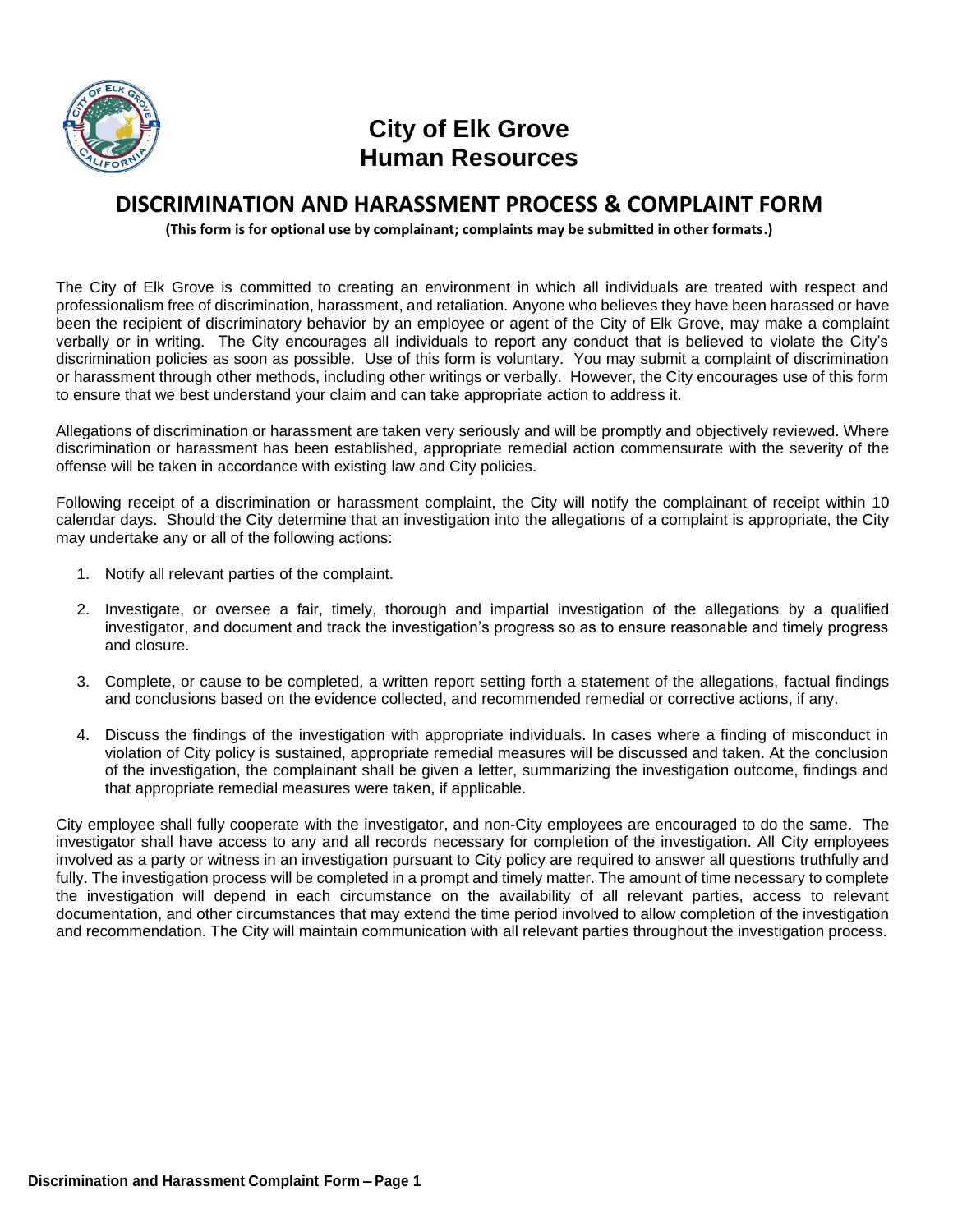

## **City of Elk Grove Human Resources**

## **DISCRIMINATION AND HARASSMENT COMPLAINT FORM**

**(This form is for optional use by complainant; complaints may be submitted in other formats.)**

| Name:                         |                                                                           |                         |                                                                                                                  |                           |
|-------------------------------|---------------------------------------------------------------------------|-------------------------|------------------------------------------------------------------------------------------------------------------|---------------------------|
| Address/Department:           |                                                                           | Title:                  |                                                                                                                  |                           |
| Phone:                        | Email:                                                                    |                         |                                                                                                                  |                           |
|                               |                                                                           |                         |                                                                                                                  |                           |
| <b>Status of Complainant:</b> | Employee                                                                  | Applicant<br>Contractor | $\Box$ Resident / Visitor                                                                                        | $\Box$ Other              |
| Type of Complaint:            | Retaliation<br>Discrimination<br>$\Box$ Other<br>Harassment<br>$\perp$    |                         |                                                                                                                  |                           |
| <b>Basis of Complaint:</b>    |                                                                           |                         |                                                                                                                  |                           |
| $\Box$ Race<br>Religion       | $\Box$ Color<br>□ National Origin                                         | □ Ancestry              | $\Box$ Age<br>$\perp$                                                                                            | Gender Sexual Orientation |
|                               |                                                                           |                         | □ Gender Identity & Expression □ Disability □ Genetic Information □ Marital Status □ Domestic Partnership Status |                           |
|                               | Veteran Status □ Military Service □ Retaliation □ Other                   |                         |                                                                                                                  |                           |
|                               |                                                                           |                         |                                                                                                                  |                           |
|                               | Name of Individual(s) engaging in alleged discrimination or harassment    |                         |                                                                                                                  |                           |
| Name:                         | Department:                                                               |                         | Title:                                                                                                           |                           |
| Name:                         | Department:                                                               |                         | Title:                                                                                                           |                           |
| Name:                         | Department:                                                               |                         | Title:                                                                                                           |                           |
| Name:                         | Department:                                                               |                         | Title:                                                                                                           |                           |
|                               |                                                                           |                         |                                                                                                                  |                           |
|                               | Status of Individual(s) engaging in alleged discrimination or harassment: |                         |                                                                                                                  |                           |
|                               |                                                                           |                         |                                                                                                                  |                           |
| Employee<br>Contractor        | Customer $\Box$                                                           | Unknown<br>Other        |                                                                                                                  |                           |

| Relationship of Individual(s) engaging in alleged discrimination or harassment |
|--------------------------------------------------------------------------------|
|                                                                                |
|                                                                                |
|                                                                                |

Coworker Supervisor Management Council Other\_ \_\_\_\_\_\_\_\_\_\_\_\_\_\_\_\_\_\_\_\_\_\_\_\_\_\_\_\_\_\_\_